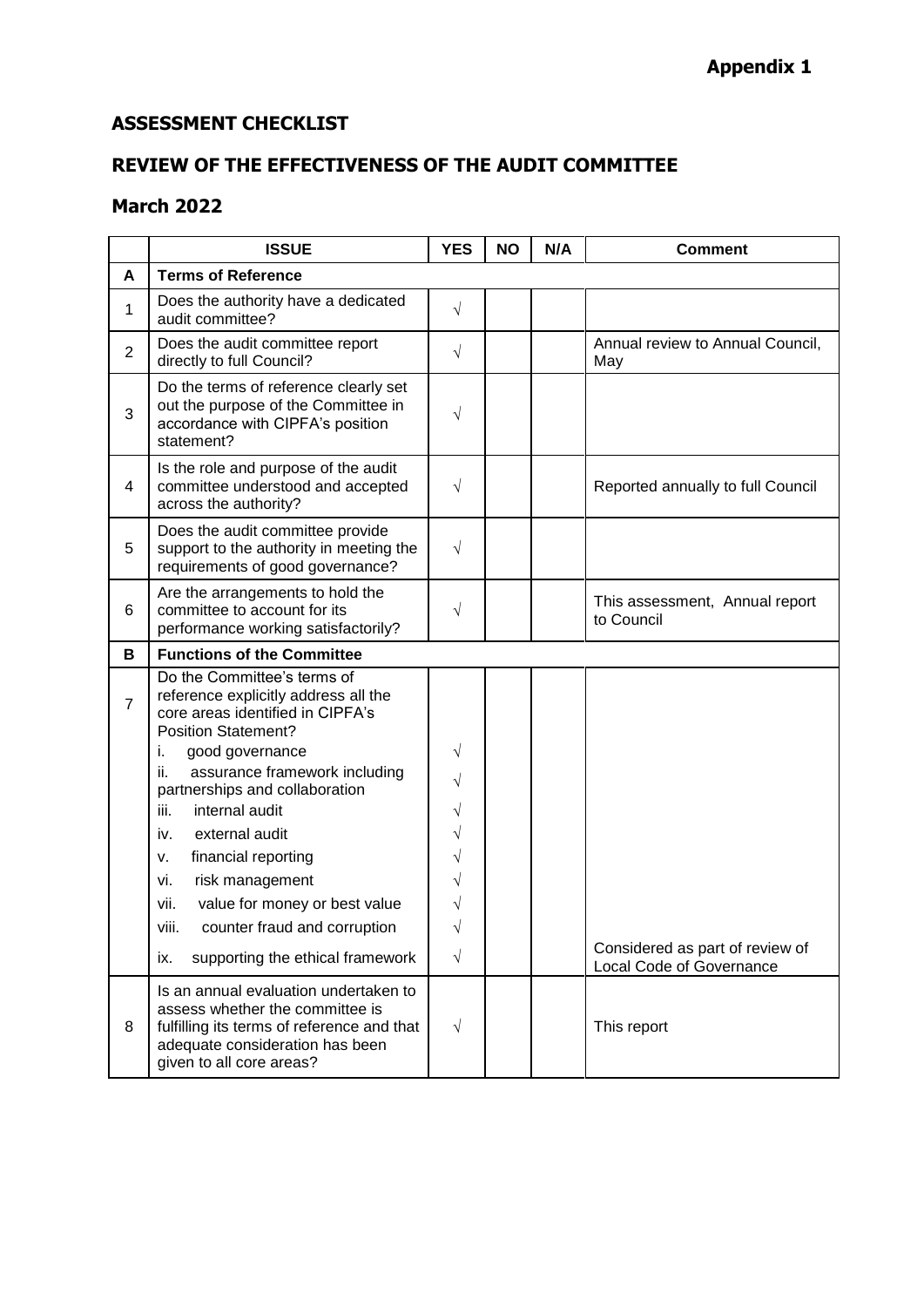| 9           | Has the audit committee considered<br>the wider areas identified in CIPFA's<br>position statement and whether it<br>would be appropriate for the<br>committee to undertake them? | $\sqrt{}$ |           | • Considering governance, risk<br>or control matters at the request<br>of other committees or statutory<br>officers<br>• Working with local standards<br>committees to support ethical<br>values and reviewing the<br>arrangements to achieve those<br>values<br>• Reviewing and monitoring<br>treasury management<br>arrangements in accordance with<br>the CIPFA Treasury Management<br>Code of Practice: in SLDC this is<br>carried out by Overview and<br><b>Scrutiny Committee</b> |
|-------------|----------------------------------------------------------------------------------------------------------------------------------------------------------------------------------|-----------|-----------|-----------------------------------------------------------------------------------------------------------------------------------------------------------------------------------------------------------------------------------------------------------------------------------------------------------------------------------------------------------------------------------------------------------------------------------------------------------------------------------------|
| 10          | Where coverage of core areas has<br>been found to be limited, are plans in<br>place to address this?                                                                             |           | $\sqrt{}$ |                                                                                                                                                                                                                                                                                                                                                                                                                                                                                         |
| 11          | Has the committee maintained its<br>non-advisory role by not taking on any<br>decision-making powers that are not<br>in line with its core purpose?                              | $\sqrt{}$ |           |                                                                                                                                                                                                                                                                                                                                                                                                                                                                                         |
| $\mathbf c$ | <b>Membership and support</b>                                                                                                                                                    |           |           |                                                                                                                                                                                                                                                                                                                                                                                                                                                                                         |
| 12          | Has an effective audit committee<br>structure and composition of the<br>committee been selected? This<br>should include:<br>i.<br>separation from the executive                  | $\sqrt{}$ |           | Members of the committee also sit<br>on Shadow Cabinet, Lake<br>Administration Committee,<br>Planning Committee, Standards<br>Committee, Human Resources<br>Committees, Appeals Sub<br>Committee and Licensing<br>Committees.<br>Officers would give the relevant<br>members advice if they believed<br>there was conflict of interest<br>regarding any audit or other<br>review of other committee issues.                                                                             |
|             | an appropriate mix of knowledge<br>ii.<br>and skills among the membership<br>iii.<br>size of committee that is not                                                               | V         |           |                                                                                                                                                                                                                                                                                                                                                                                                                                                                                         |
|             | unwieldy                                                                                                                                                                         | $\sqrt{}$ |           |                                                                                                                                                                                                                                                                                                                                                                                                                                                                                         |
|             | consideration has been given to<br>iv.<br>the inclusion of at least one<br>independent member                                                                                    | $\sqrt{}$ |           | All members of Audit Committee<br>are elected members of SLDC;<br>consideration was given in<br>December 2018 to the inclusion of<br>independent member(s).                                                                                                                                                                                                                                                                                                                             |
| 13          | Have independent members<br>appointed to the committee been<br>recruited in an open and transparent<br>way and approved by full Council?                                         |           | $\sqrt{}$ | No independent members                                                                                                                                                                                                                                                                                                                                                                                                                                                                  |
| 14          | Does the chair of the committee have<br>appropriate knowledge and skills?                                                                                                        | $\sqrt{}$ |           |                                                                                                                                                                                                                                                                                                                                                                                                                                                                                         |